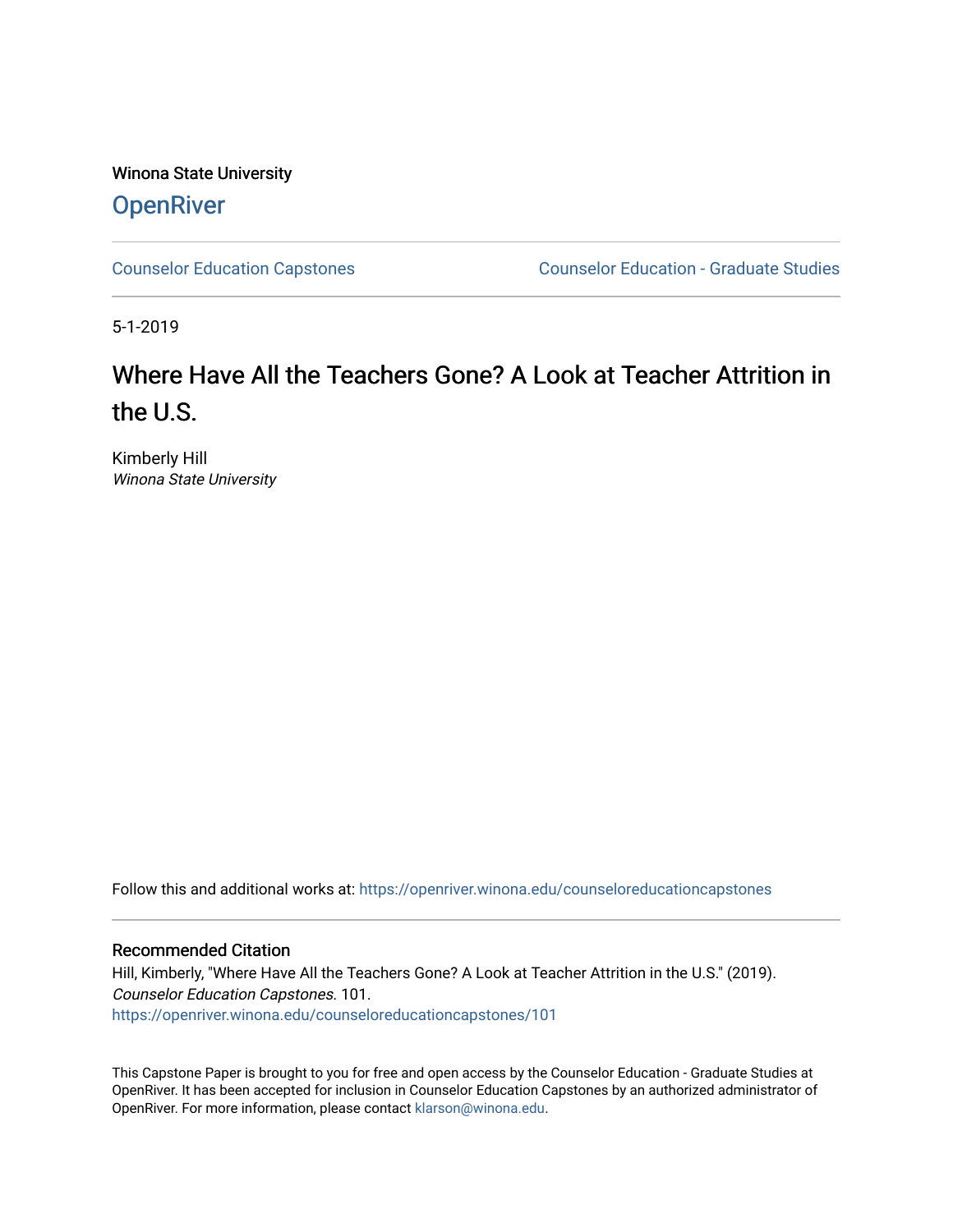# WHERE HAVE ALL THE TEACHERS GONE? A LOOK AT TEACHER ATTRITION IN THE U.S.

Kimberly Hill

A Capstone Project submitted in partial fulfillment of the

requirements for the Master of Science Degree in

Counselor Education at

Winona State University

Spring 2019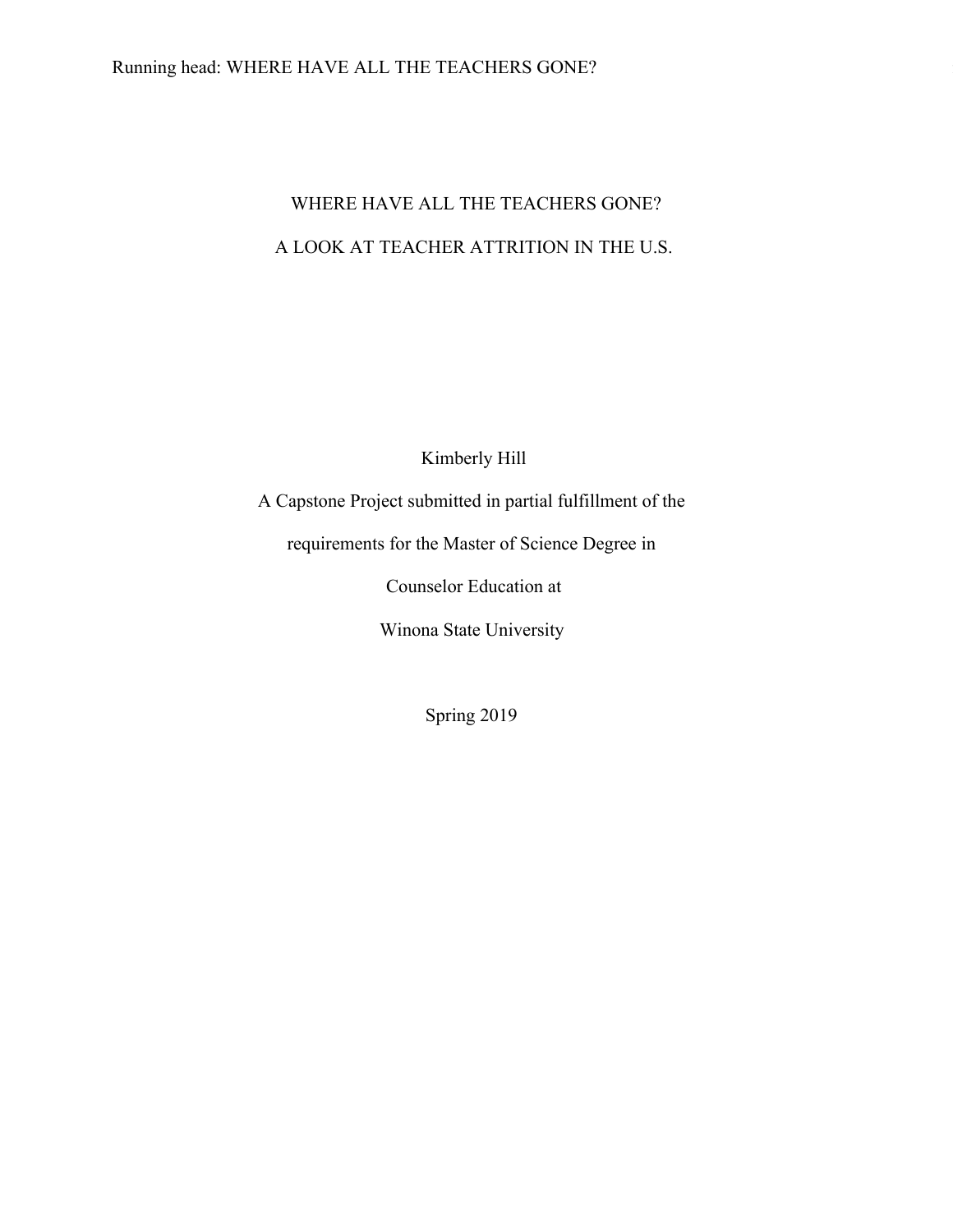Winona State University

College of Education

Counselor Education Department

# CERTIFICATE OF APPROVAL

# CAPSTONE PROJECT

Where Have All the Teachers Gone? A Look at Teacher Attrition in the US

This is to certify that the Capstone Project of

Kimberly Hill

Has been approved by the faculty advisor and the CE 695 – Capstone Project

Course Instructor in partial fulfillment of the requirements for the

Master of Science Degree in

Counselor Education

Capstone Project Supervisor: \_\_\_\_\_ \_\_\_\_\_\_\_\_\_\_\_\_\_\_

Name Name and the Name of the Name of the Name of the Name of the Name of the Name of the Name of the Name of the Name of the Name of the Name of the Name of the Name of the Name of the Name of the Name of the Name of the

Approval Date: \_\_\_\_\_5/6/19\_\_\_\_\_\_\_\_\_\_\_\_\_\_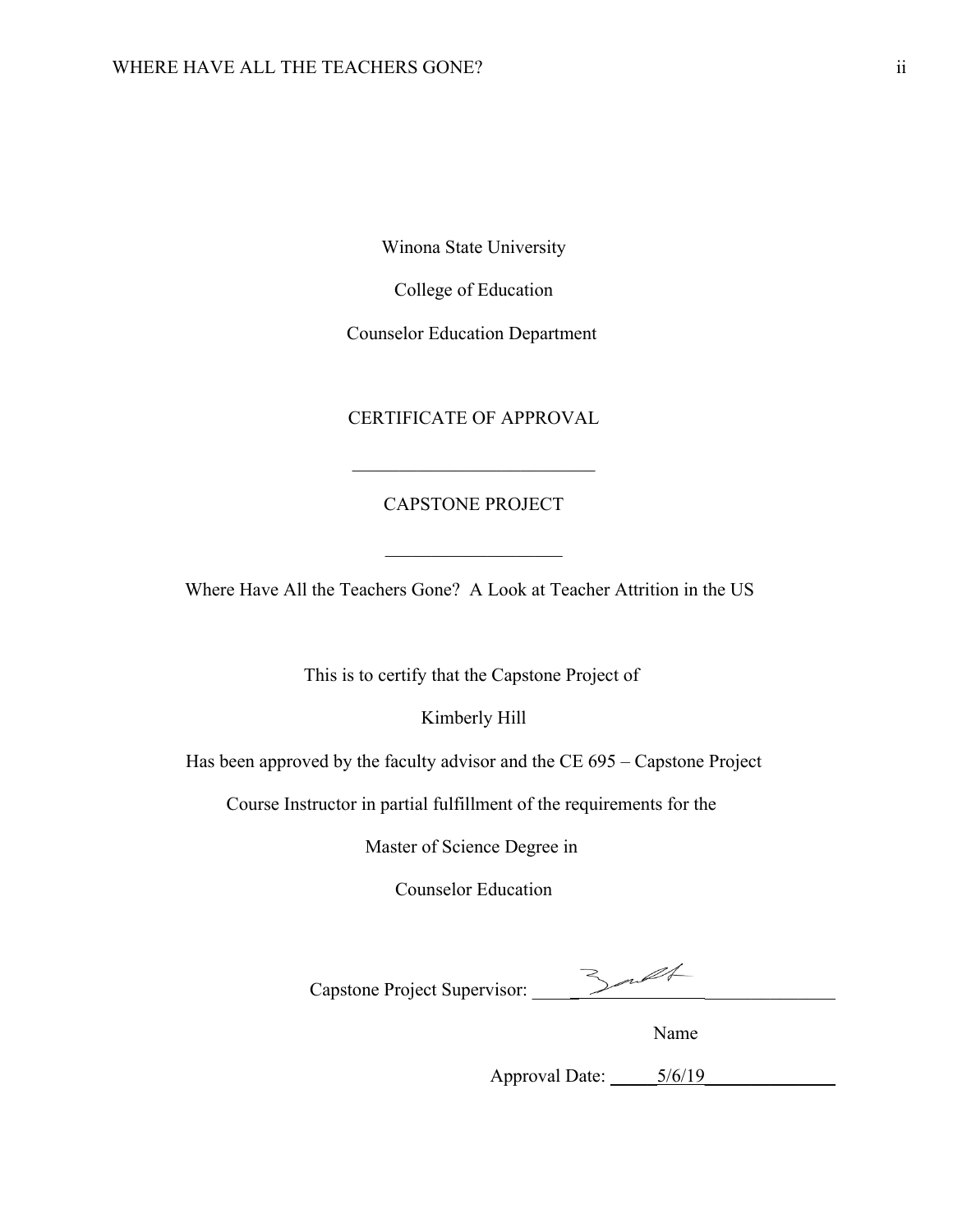# Abstract

This author of this paper defines the terms "teacher attrition", "depression", "burnout", and discusses the problems, both in the United States and in Minnesota regarding teachers leaving the profession faster than they are entering it. People often feel stressed and overworked because of the nature of their jobs, but unfortunately many teachers report feelings of depression and burnout because of their careers. The author discusses various reasons that teachers leave their careers, and the findings in the paper suggest that student-teachers need to receive more support during training, while new teachers need mentoring in the first year in order to recognize, prevent, and alleviate the symptoms of burnout and depression; not only for their own health, but for the sake of their students, their schools, their communities, and for the benefit of the state of Minnesota and the rest of the United States.

*Keywords:* teacher attrition, depression, burnout, resiliency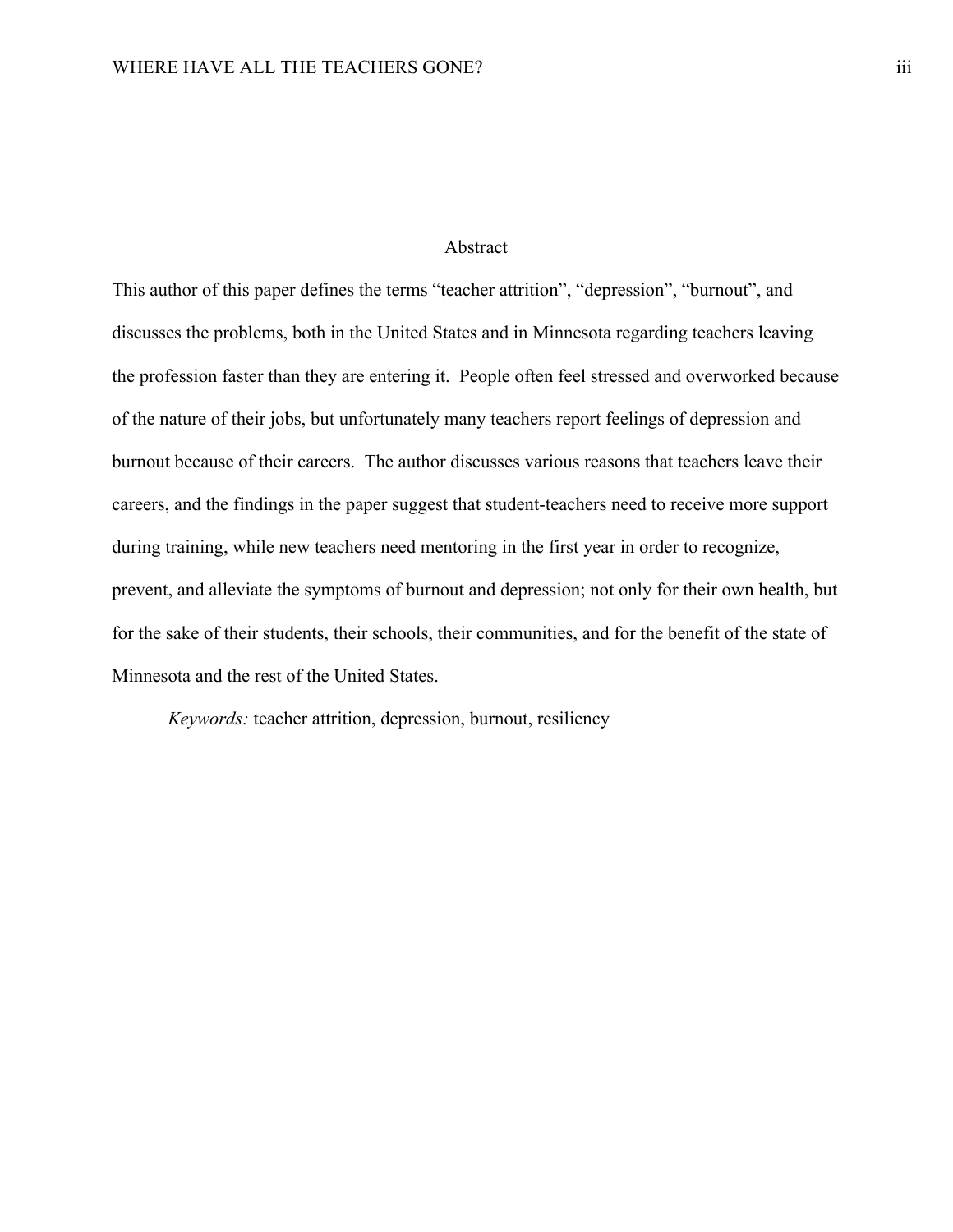# Contents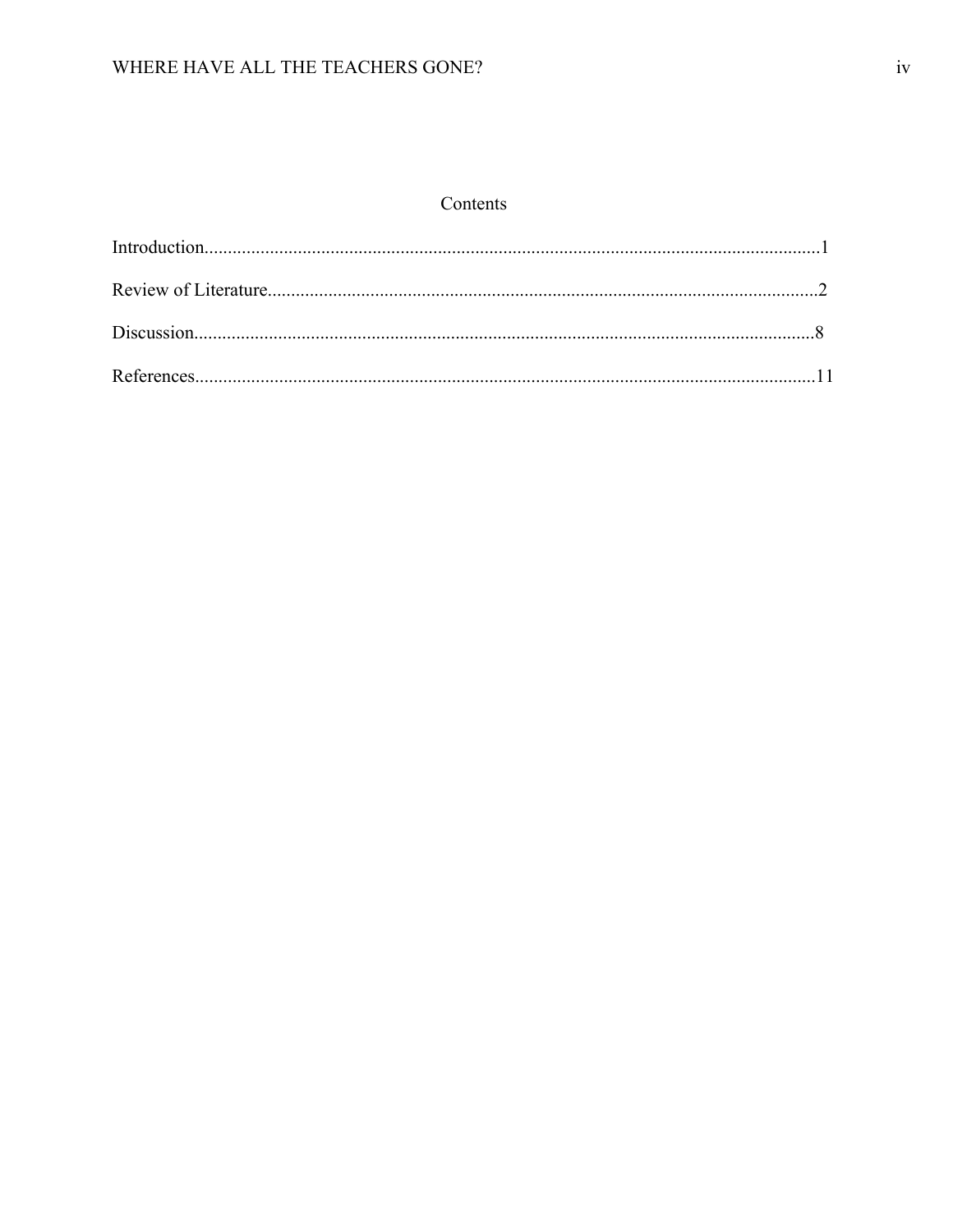# **Introduction**

There is a growing teacher shortage in the United States, with approximately 8% of teachers leaving the profession annually (Goldring, Taie, & Riddles, 2014), and only 4.6% of college freshman pursuing degrees in education (Eagan, et al., 2017). The shortage appears even more dire in Minnesota, where there's been a 46% increase in the number of teachers reported leaving districts since 2008-09 (Teacher Supply and Demand, 2017). Teachers are citing higher levels of stress and lower levels of job satisfaction, which contributes to this growth in attrition (Nolan, 2016). High job stress and low job satisfaction are also linked to high levels of depression among teachers compared to people in other professions (Kidger, et al., 2015).

Studies have been done about the similarities between teacher burnout, or the emotional exhaustion occurring when a teacher can no longer provide students with support (Pas, Bradshaw, & Hershfeldt, 2011), and depression, and attributes much of the causes of teacher stress, burnout, and depression to stem from low levels of self-efficacy and high levels of emotional labor, or having to interact with students and parents while carefully managing and expressing their own emotions during the interactions (Kidger et al., 2015).

While there are many reasons for teacher attrition, there are also several ways to increase teacher resiliency and persistence. Teachers' sense of personal well-being and self-efficacy can grow through increased positive experiences (Clara, 2017), which can be fostered through teacher mentorship programs and individual counseling (Hoerr, 2006). This paper explains what teacher attrition is, how it is related to depression and burnout, and what specific things lead to it. The paper will also examine teacher resiliency and the importance of mentorship as a preventative measure against teacher attrition.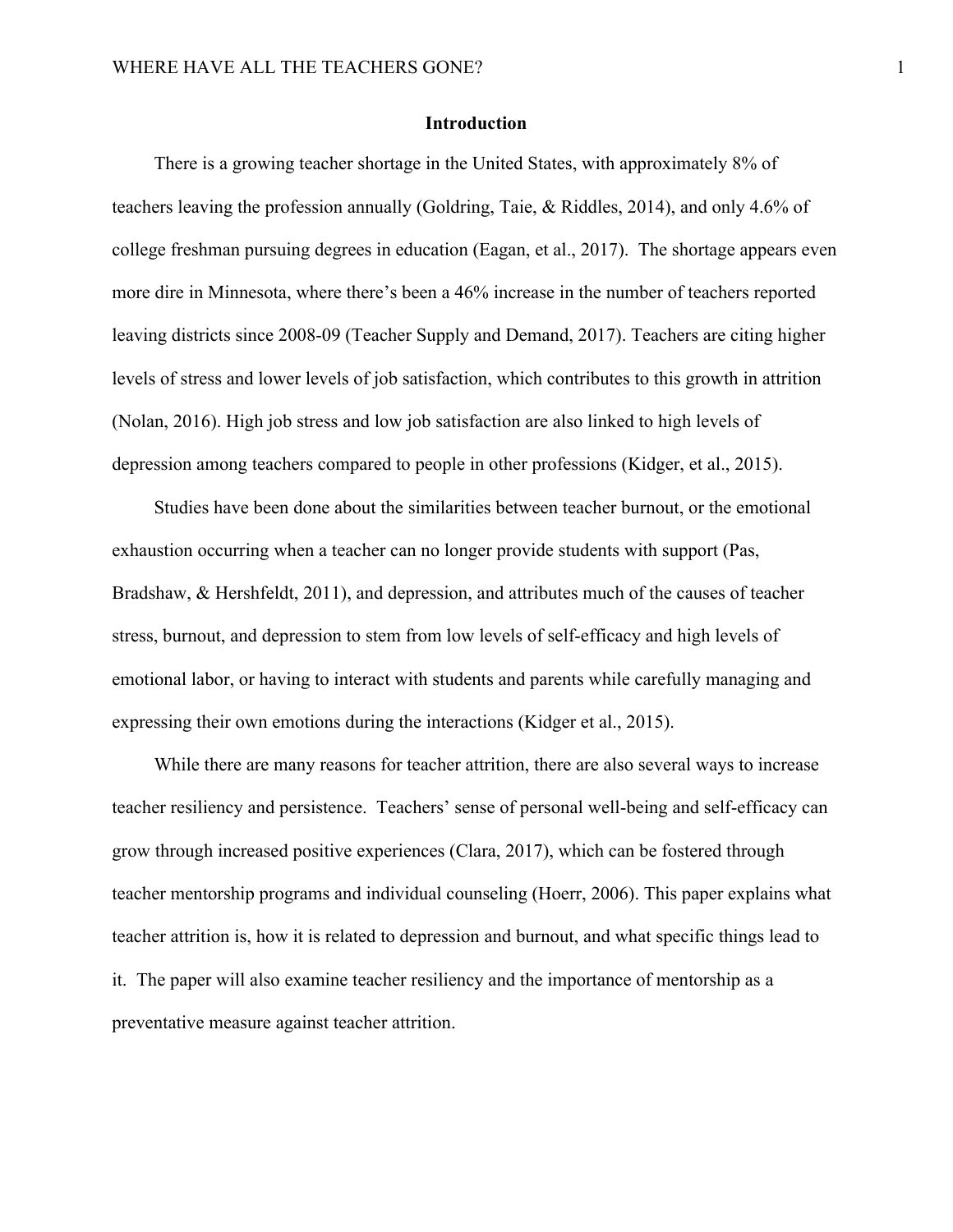# **Review of Literature**

# **Teacher Attrition**

The teaching profession ranks among the highest for job related stress which directly affects the mental health of the teachers in that workforce (Droogenbroeck & Spruyt, 2015). Teachers are leaving the profession faster than they are entering the field which has resulted in a teacher-crisis in Minnesota (Nolan, 2016). The Minnesota Department of Education found not only a 7% decrease in new teacher licenses being awarded to those completing Minnesota teacher preparation during the span of 2008-2013 (Schools, Districts, and Teachers at a Glance, 2017), but of the teachers leaving their professions, only 22% are leaving because of retirement, 25% cite personal reasons, and 15% remain unknown reasons (Schools, Districts, and Teachers at a Glance, 2017). Those percentages from prior to 2013 remain consistent, and it's reported that of the more than 7000 Minnesota teachers from the 2016-2017 school year who did not return to teach in 2017-2018, 41.4% cited "personal" or "unknown" reasons (Wilder, 2019). More than a third of Minnesota teachers are leaving the profession annually and aren't giving any answers as to why.

Concerns about the increase in teacher attrition rates and the decrease of education majors are exacerbated by the fact that the demand for teachers has not stopped growing and will increase an estimated 20% from 2015 levels by the year 2025 (Sutcher, Darling-Hammond, & Carver-Thomas, 2016). Other than contributing to the obvious challenge of overcrowding in classrooms, which require individual teachers to serve higher numbers of students per hour, the teacher shortage has several other negative impacts as well. Student achievement suffers when inexperienced teachers are quickly hired to replace exiting teachers (Sutcher, Darling-Hammond, & Carver-Thomas, 2016), staff morale suffers when administrators and faculty must spend time,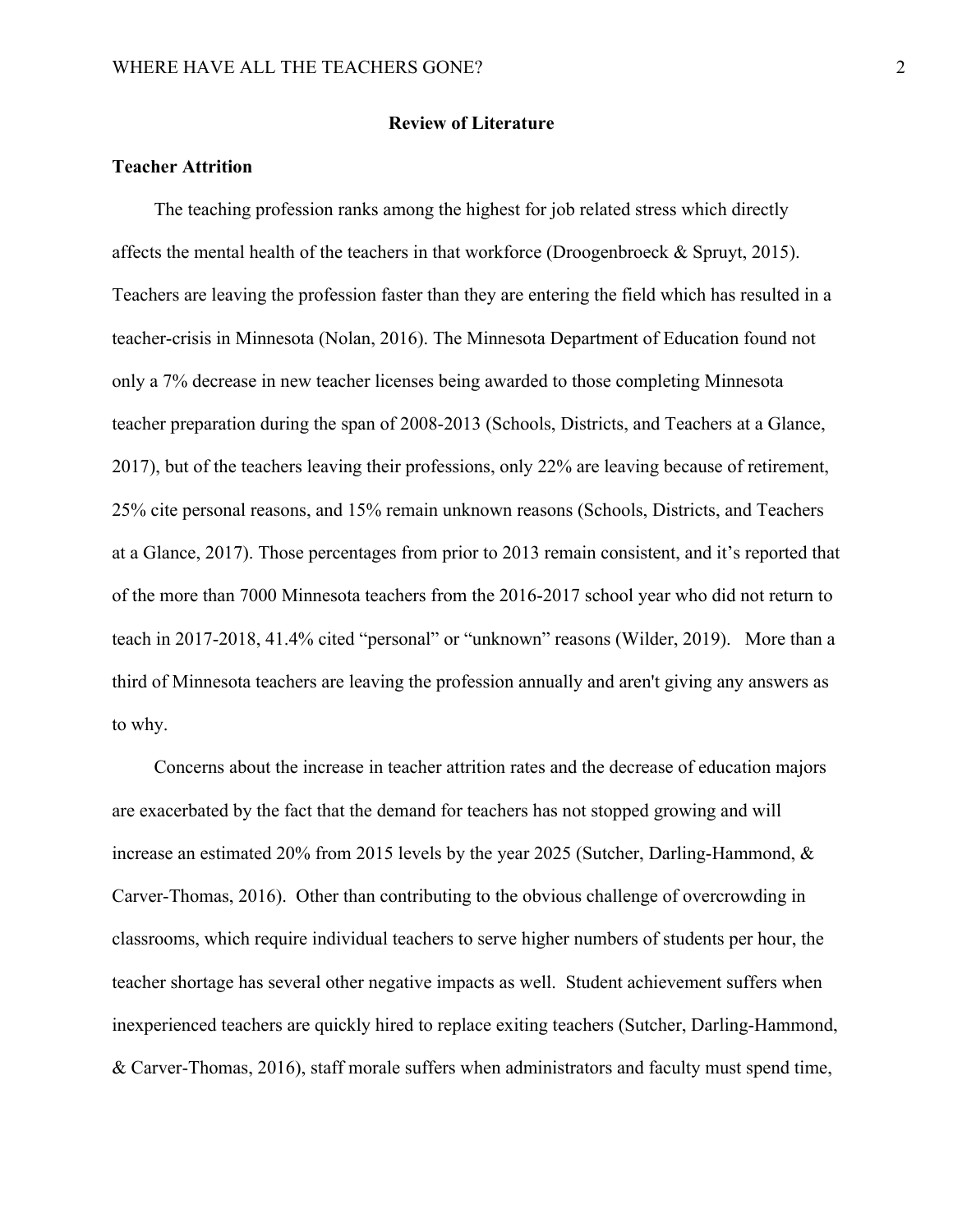energy, and money on hiring and training new teachers who, statistically, have a 25% chance of leaving their jobs before the end of five years (Hoerr, 2005), and finally, the new teachers suffer because they have been hired for jobs which come with huge amounts of responsibility and oftentimes limited amounts of professional and personal support.

#### **Depression and Burnout**

Researchers have established that burnout and depression are closely related, finding that burned-out individuals seem, act, and feel depressed (Schonfeld & Bianchi, 2015). Depression is a family of mood disorders ranging from mild to severe, which can include one or more of the following symptoms: Feeling sad or having a depressed mood, loss of interest or pleasure in activities once enjoyed, changes in appetite — weight loss or gain unrelated to dieting, trouble sleeping or sleeping too much, and loss of energy or increased fatigue (Parekh, 2017). The Diagnostic and Statistical Manual of Mental Disorders (DSM-5) states that at least five of these symptoms must present themselves every day for at least two weeks for a clinical diagnosis of depression (2013).

Schonfeld and Bianchi state that "Burnout has been viewed as a syndrome combining emotional exhaustion, depersonalization (cynical attitudes toward coworkers, students, and clients), and a reduced sense of personal accomplishment with emotional exhaustion burnout's central component" (2015, p. 22). The differences between depression and burnout are that burnout is specific to work context, where depression affects every area of a person's life (Schonfeld & Bianchi, 2015). Because teachers' professional lives tend to spill into their everyday personal life, one can easily see where the lines separating depression and burnout could be blurred. Teachers and others in social and healthcare fields, are called upon to interact with others while keeping their own reactions and emotions in check. This is called "emotional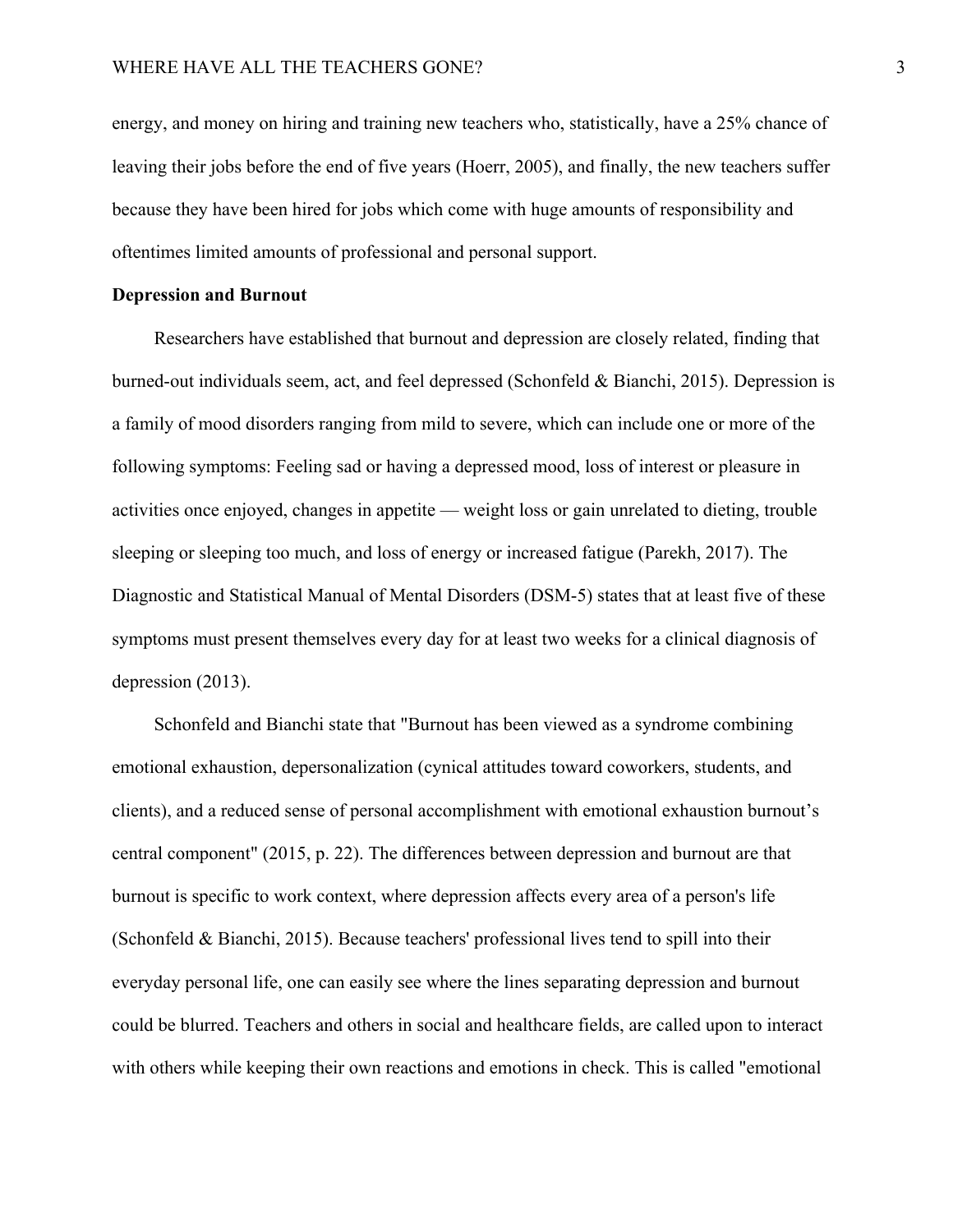# WHERE HAVE ALL THE TEACHERS GONE? 4

labor" and can be challenging for teachers who must respond appropriately to disruptive or challenging behavior on a regular basis in the classroom setting (Kidger et al., 2015). Kidger asserts that in addition to the already emotionally exhausting job challenges of teaching, it is also often difficult for teachers to form "the supportive relationships required of them, because of a lack of training in mental health management, which further exacerbates their own stress levels" (2015, p. 77).

# **Reasons for Teacher Attrition**

It is difficult to determine why any person chooses to leave their profession, and unless there is a formal exit interview conducted, there is no way to know for sure. Many reasons have been documented, such as staff reduction, retirement, choosing to raise a family, moving to another district or state, or not being offered reemployment for reasons other than staff reduction (Teacher Supply and Demand, 2017); these reasons seem to be split between environmental, extrinsic reasons and internal, intrinsic reasons. The environmental reasons happen to the teachers, for example by way of staff reduction, forcing the teacher to leave the position. The internal reasons happen because the teacher makes a conscious choice to leave the teaching profession. Despite the variety of reasons teachers leave the profession, new teachers are at the highest risk of attrition and, "on average 16.4% were no longer teaching in Minnesota after their first year, 22% left teaching within two years...26% left within three years, 30.2% left within four years, and 32.3% left within their five years of entering the profession" (Teacher Supply and Demand, 2017, p. 37).

**Environmental Reasons.** One environmental variable which contributes to teacher stress and eventual burnout is student behavior. Teachers feeling burned out are more prone to irritability and are less equipped to deal effectively with misbehaving students, which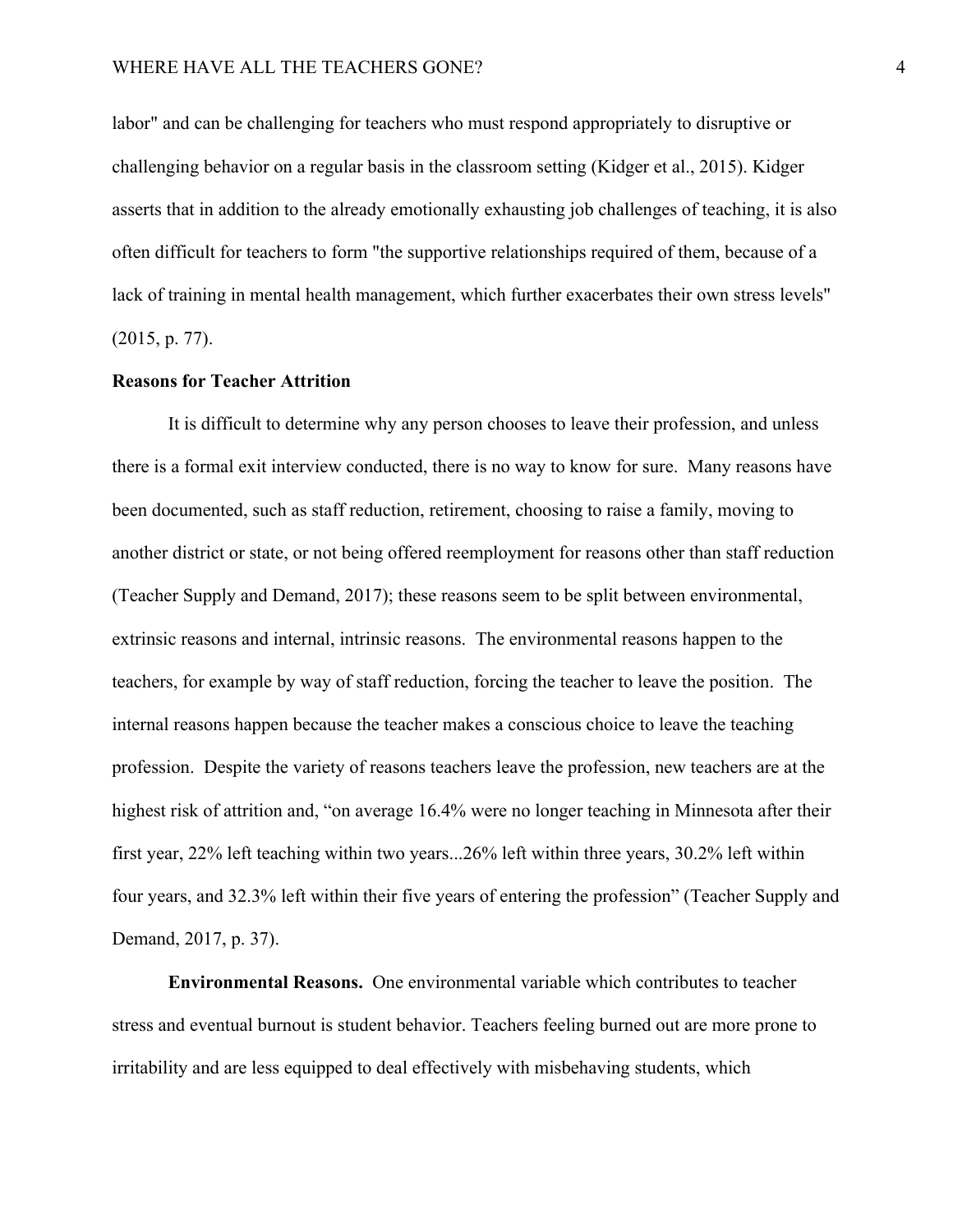perpetuates the problem and leads to more student behavior problems, which in turn leads to emotional strain for and absenteeism of the teacher (Pas, et al., 2011). Both absenteeism and presenteeism, which is showing up to work but underperforming due to illness or other problems, will result in a negative effect on student learning and performance (Kidger et al., 2015). Recent studies have found that teachers reporting high levels of depressive symptoms give less positive academic feedback to their students, which could result in lower levels of student achievement overall (MacLean & Connor, 2018). Social-emotional development of younger students has also been found to be adversely affected by teachers with depressive symptoms (Roberts, et al., 2016).

Another environmental variable which can cause teacher attrition is the school itself. Opfer (2011) analyzed "hard to staff" schools and found that attrition is not directly linked to schools with lower poverty rates or higher minority rates, but rather attrition is, "an indicator of how well the school is functioning" (p. 611). School systems which are healthy and productive tend to keep more effective teachers while less effective teachers move one more quickly (Borman & Dowling, 2008). One external variable which may lead to future teacher attrition and which is closely aligned to the functioning of a school system is a new teacher's perceived lack of support from the school administration and teaching cohorts. New teachers who are not provided with mentoring and other support systems are twice as likely to leave their position than those who do receive support (Podolsky, et al., 2016). Assigned mentorship, practiced in some but not all schools, has been found to have a positive impact on first-year teachers perceived support, and Andrews, D'Amato, & Quinn, (2005), found that mentoring programs help significantly reduce new teachers' feelings of isolation and lack of support.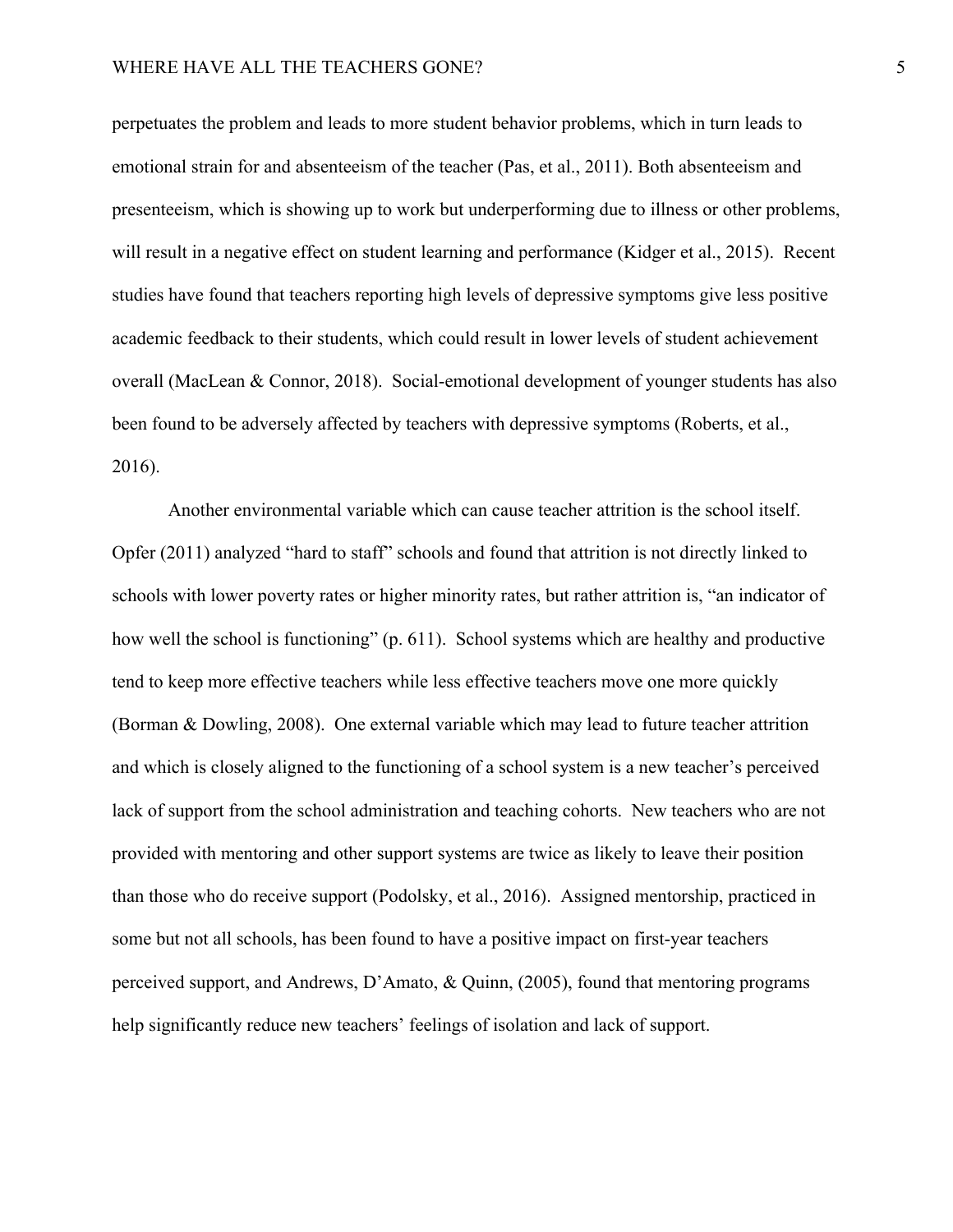**Internal Reasons.** As stated previously, the teaching profession requires extensive emotional energy, and this is asked especially of student-teachers. During the field experience, the individual is required to be both the student and the teacher, so one is simultaneously learning the craft of and mastering the art of teaching. It is during this time that the studentteacher's sense of self-efficacy, or their belief in their ability to do what they need to do to achieve the results they want (Fives, et al., 2006), begins to develop. The achievements or failures during student-teaching directly affect a young professional's sense of self-efficacy. It can be a stressful time for which the student hasn't fully developed necessary coping skills, and they're already feeling the burnout indicators of emotional exhaustion, depersonalization of students, and a reduced sense of personal accomplishment (Fives, et al., 2006). If studentteachers perceive themselves as incapable of succeeding, it's unlikely they will be successful during the first few years of teaching. Fives, Hamman, & Olivarez (2006) state, "A teacher does not wake up one morning suddenly burned out, rather this is a process that takes place over time, through a multiplicity of causes" (p. 918).

Friesen & Besley (2013) after applying Erikson's (1950) identity development framework to their study, found that an individual with a well-formed sense of personal identity is more equipped to begin to form a strong professional identity. Friesen & Besley (2013) emphasize the importance of understanding that the identity of a professional teacher must go through a developmental and social psychological process. The student-teacher's development begins with learning what teaching is and progresses until they master their craft and can teach others what learning is. If a young student-teacher fails to develop their personal identity, they may also struggle to recognize their own teacher identity. An internal lack of personal-identity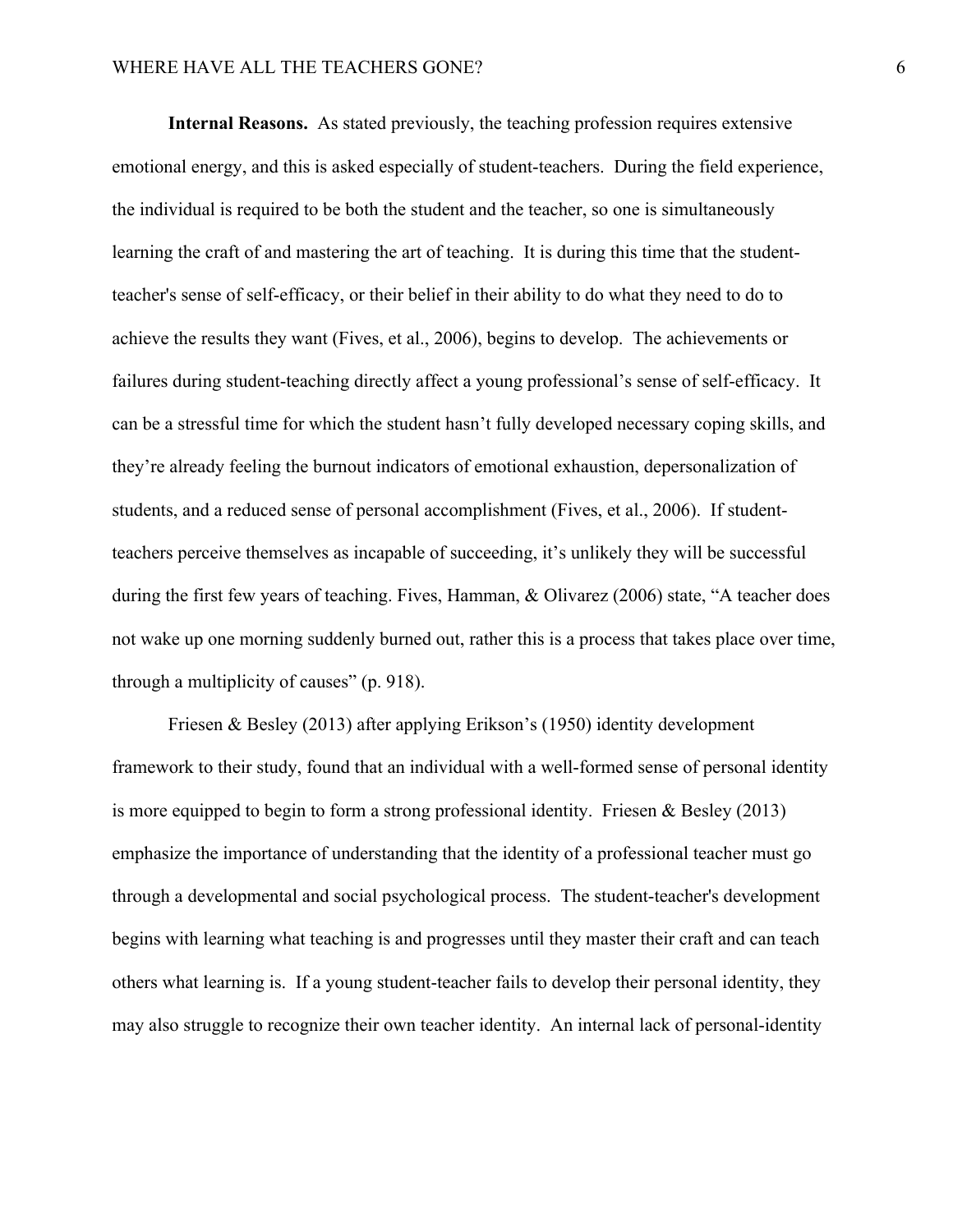development in a young student-teacher is one internal variable which may lead to future teacher attrition.

# **The Role of Resiliency**

There is a surplus of research about why teachers leave the profession, focusing on the negative aspects of school environments or the limitations of the teachers themselves. Beltman, Mansfield, and Price (2011) studied the factors that keep teachers in the profession despite the daily challenges which present themselves. They found that resiliency, "the outcome of a dynamic relationship between individual risk and protective factors" (Beltman, et al., 2011, p. 185), is an important character trait to possess. Clara (2017) further explains that teacher resiliency happens, "when a teacher adapts positively to an adverse situation" (p. 82). Teachers often experience difficult days with challenging students, which can dampen the teachers' feelings of self-efficacy. But when teachers feel supported by administration and have other positive experiences on a regular basis to balance out the negative ones, teachers are more likely to have feelings of positive self-efficacy (Beltman, et al., 2011). Feeling supported, experiencing positive interactions with co-workers and students, and having positive self-efficacy are all things which can build teacher resiliency and reduce teacher attrition.

#### **It Takes a Village**

In some cases, though, new teachers do receive professional and administrative support, but often still struggle and end up leaving teaching in four years or less (Hoerr, 2005). They didn't go into the profession blindly—they knew it would be hard work with low pay—yet they are still unable to make it work. The teaching profession doesn't just take place between 8AM and 5PM. Oftentimes new teachers find themselves working longer hours yet feeling less successful than they hoped (Hoerr, 2005). In these cases, the teachers need more than just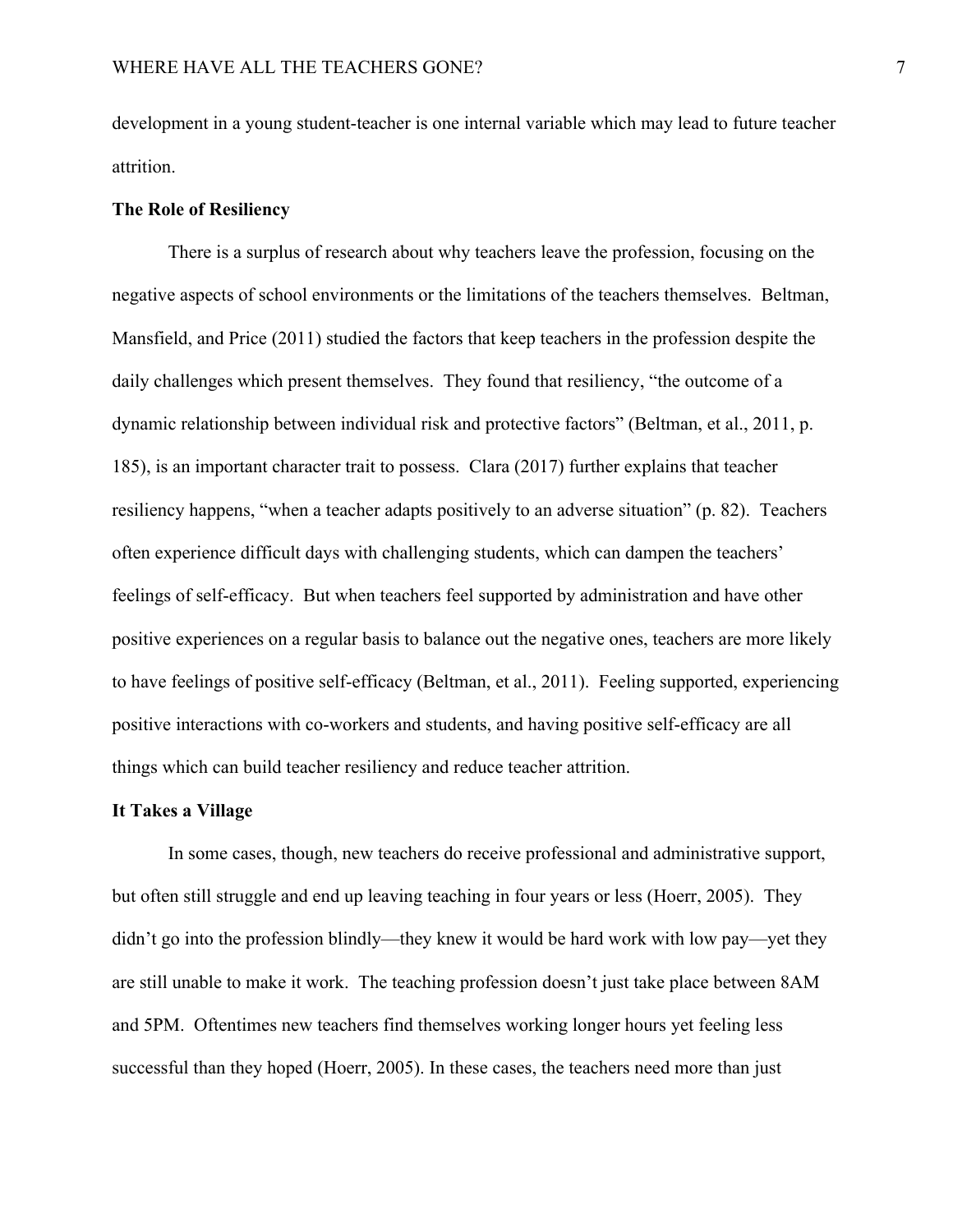# WHERE HAVE ALL THE TEACHERS GONE? 8

professional support, they need personal support. Hoerr (2005) recommends that schools provide new teachers with a two-year mentorship program to help establish relationships and make the new teacher feel more supported. Hoerr (2005) also suggests that schools provide teachers regular after-school meetings, safe from administrators and facilitated by willing school counselors, to discuss how personal issues may be affecting job performance. While a school counselor's job is to work with students, they may be able to recognize markers of depression and burnout and could refer an overwhelmed teacher to appropriate mental-health counseling when necessary. Hoerr (2005) states that, "good administrators take responsibility for knowing when a teacher needs help" (p. 83). Ultimately, the burden of care for teachers lies on all the members of the school system. The acts of administrators providing support, veteran teachers forming mentorships, counselors giving guidance, and young teachers growing in positive selfefficacy help to increase teacher resiliency and decrease teacher attrition.

#### **Discussion**

In the literature review section, the problem of the teacher shortage in Minnesota and the United States was introduced, and teacher attrition was explored. Data suggests that there are less people joining the teacher workforce (Schools, Districts, and Teachers at a Glance, 2017) and more teachers leaving the profession than in previous years (Wilder, 2019). The growing demand for teachers in the United States will increase 20% by 2025 (Sutcher, Darling-Hammond, & Carver-Thomas, 2016). Many teachers feel overwhelmed by the high demands of their jobs, and may experience depression and burnout, which perpetuates the growing attrition rates. Reasons for depression and burnout leading to attrition stem from multiple sources. Student behavior, lack of support, and feelings of inadequacy are just a few reasons teachers decide to leave their jobs for other careers (Kidger et al., 2015). Teachers who have poorly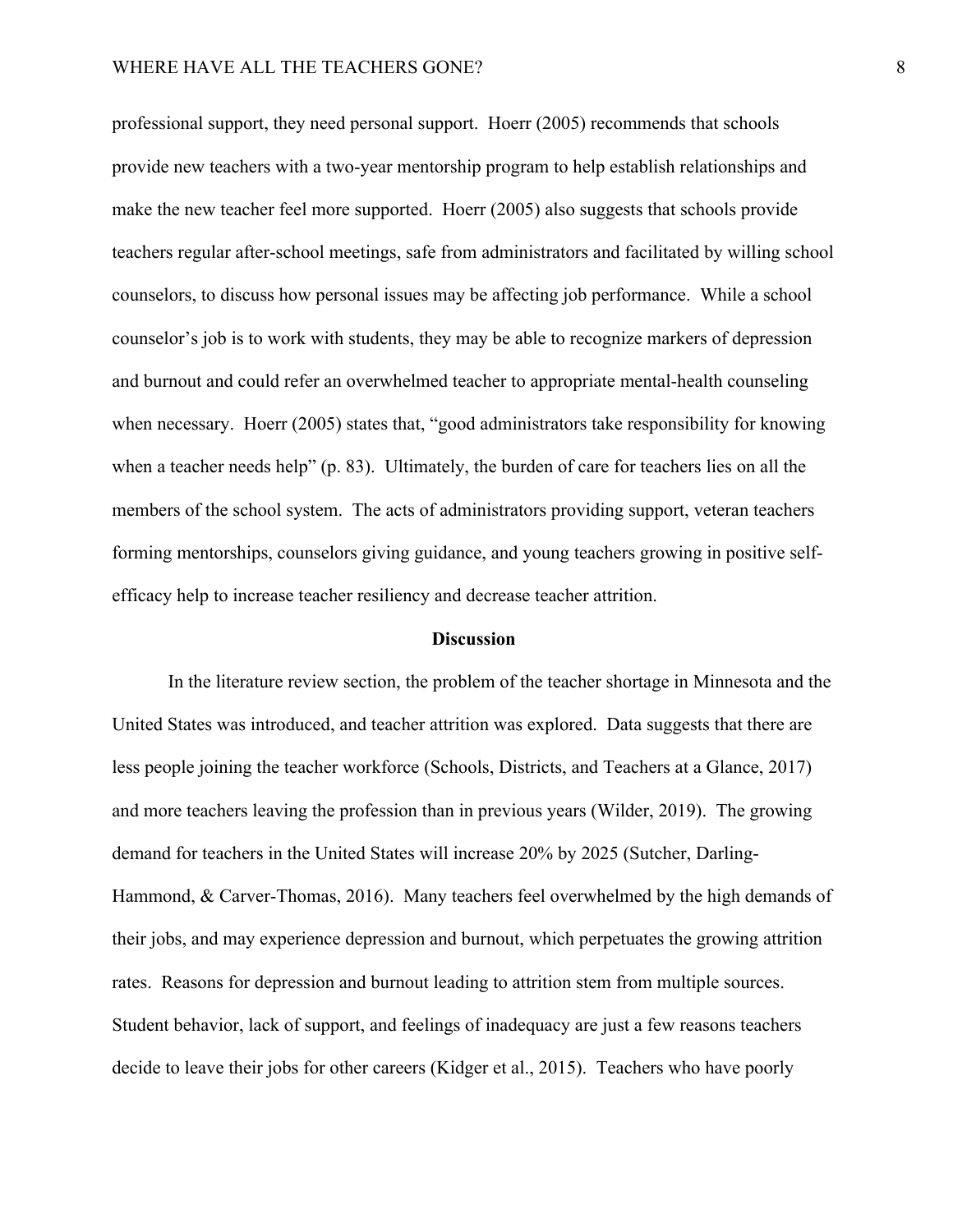developed teacher identities tend to struggle more than teachers who fully understand their roles and the expectations placed on them (Sutherland, Howard, & Markauskaite, 2010).

Teachers who feel highly supported by school administrators often feel higher levels of self-efficacy than teachers who feel unsupported (Beltman, et al., 2011). Young teachers who are provided with mentorship from veteran teachers feel less isolated and more involved (Andrews, D'Amato, & Quinn, 2005). Teachers need both professional and personal support if they hope to persist past the first five years of educating (Hoerr, 2005).

#### **Relevance to Professionals**

Clinical mental health and school counselors are highly trained to recognize internal problems when they see them in themselves and others. Teachers are trained to recognize academic and physical challenges in their students and are less trained to recognize their own internal struggles. Because of the challenging and often difficult nature of teaching, educators can easily get drained from the emotional labor of the job and succumb to feelings of depression and burnout (Kidger et al., 2015), yet not be aware or able to recognize it.

Future and current school counselors should be aware of the unique struggles that teachers face and could serve as first responders when they see struggling teachers. School counselors could provide referrals for teachers who need to seek clinical counseling for emotional support, or they could lead professional learning community sessions on mindfulness techniques, which studies have shown can reduce symptoms of anxiety and depression for teachers when they participate (Roeser, et al., 2013). By partnering with teachers and advocating for social and emotional health for all, school counselors can help create a more positive school climate, which is critical for teacher well-being and student learning (Gray, Wilcox,  $\&$ Nordstokke, 2017).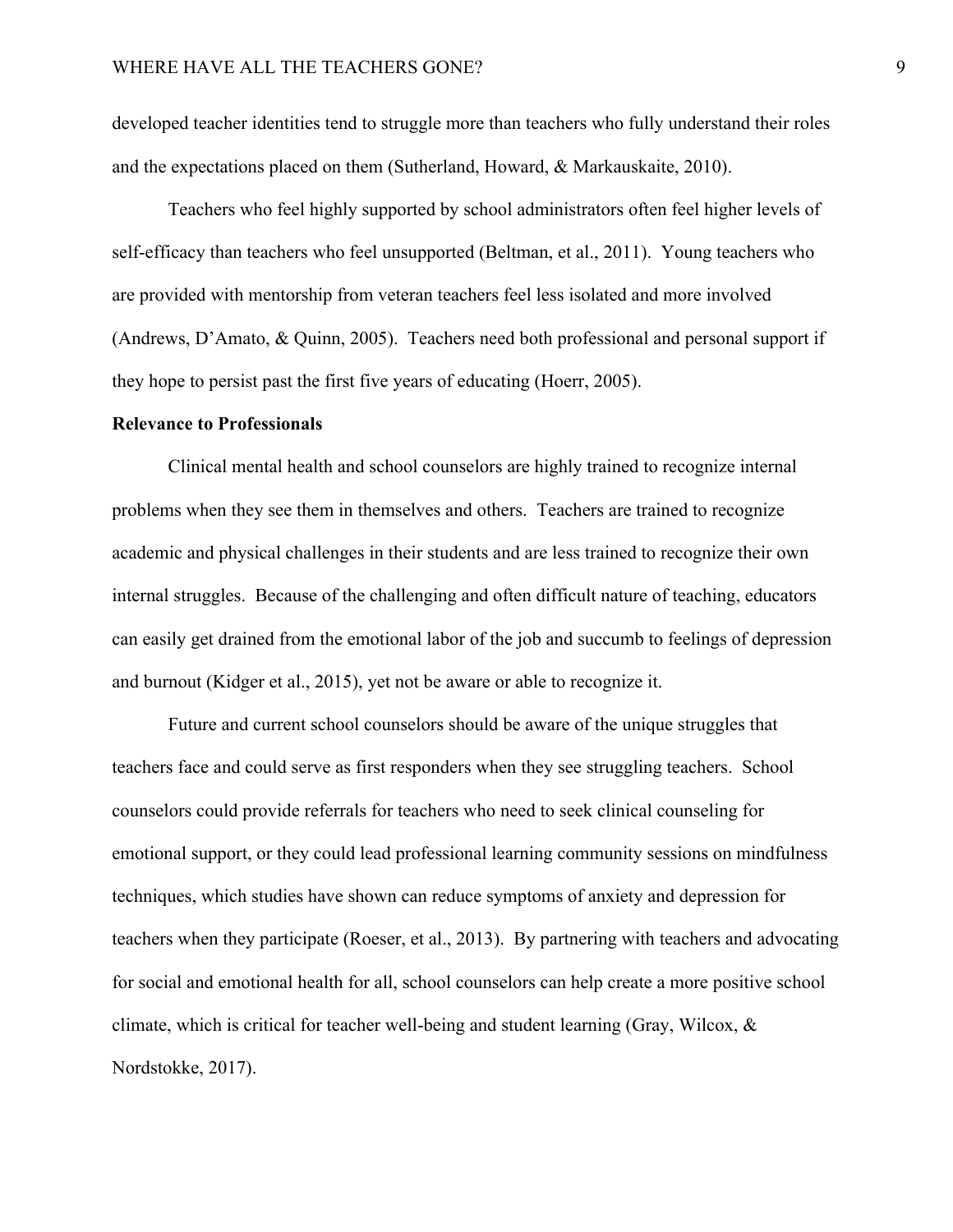# WHERE HAVE ALL THE TEACHERS GONE? 10

Clinical mental health counselors and school psychologists will benefit from understanding the demanding roles of a teacher in order to be better prepared when a teacher comes to them with symptoms of depression and burnout. It's important to know the physical and emotional toll that teaching takes on an educator, especially one new to the profession. Being able to recognize low self-efficacy and a breakdown of resiliency will assist a clinical mental health counselor in providing the best care possible to any client who is a teacher; by supporting teachers in their challenging roles mental health professionals can help increase teacher efficacy (Gray, Wilcox, & Nordstokke, 2017) and thus decrease attrition rates.

Veteran teachers have an important responsibility to mentor younger teachers, and school administrators have the responsibility to know when teachers are struggling and be proactive in providing mentoring relationships for new teachers (Andrews, D'Amato, & Quinn, 2005). School principals who support teachers can increase teacher job-satisfaction rates when they provide useful resources, communicate effectively, and are friendly and approachable (Leithwood, 2006). By uniting professionally, creating meaningful relationships between teachers, and recognizing the importance of strong personal, professional, and emotional support, school administrators can support teacher well-being (Gray, et al., 2017; Beltman, et al. 2011), take steps towards growing self-efficacy and resiliency in teachers, and begin to reduce teacher attrition rates in the U.S.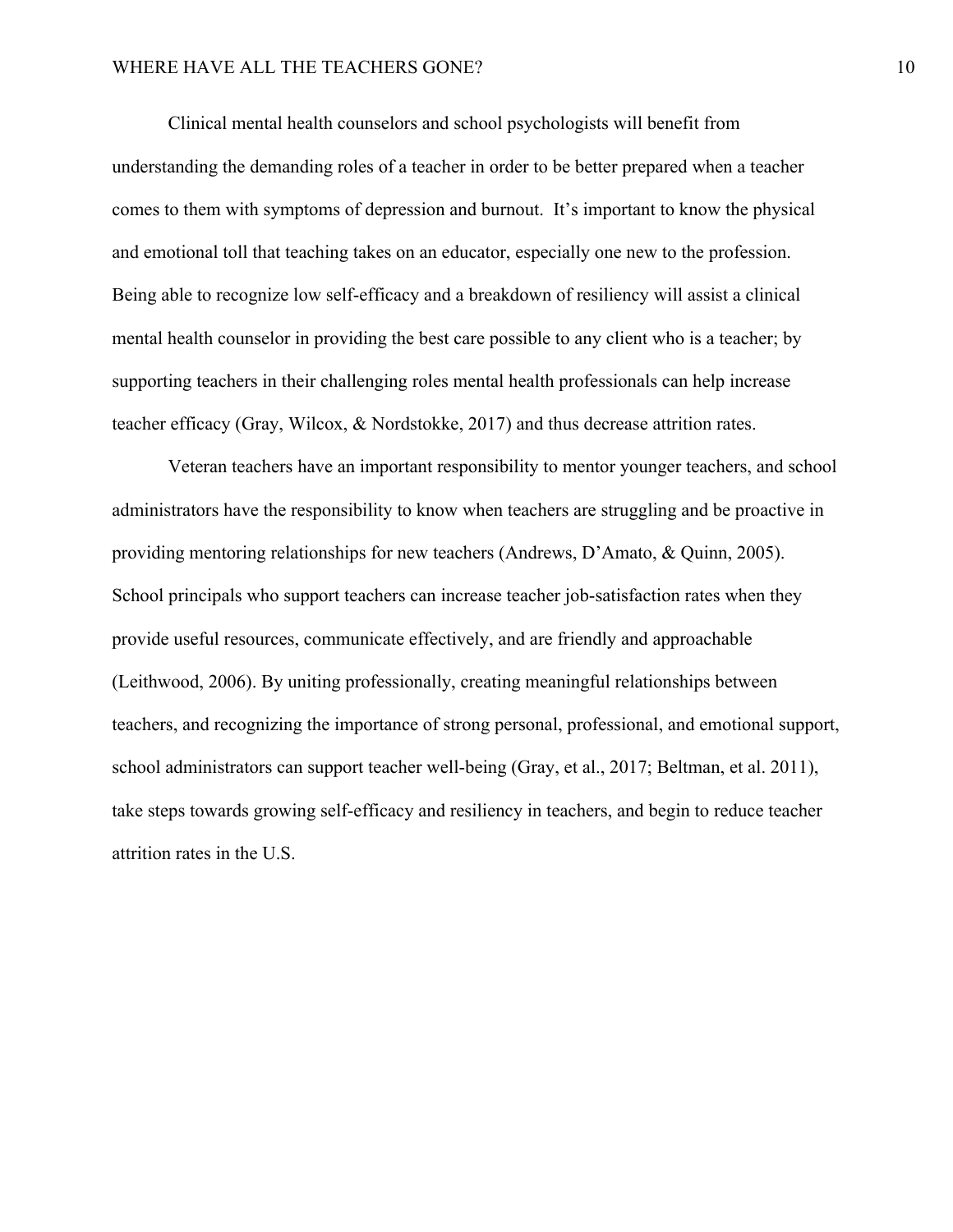#### References

- Andrews, B. D., & Quinn, R. J. (2005). The Effects of Mentoring on First-Year Teachers Perceptions of Support Received. *The Clearing House: A Journal of Educational Strategies, Issues and Ideas, 78*(3), 110-117. doi:10.3200/tchs.78.3.110-117
- Beltman, S., Mansfield, C., & Price, A. (2011). Thriving not just surviving: A review of research on teacher resilience. *Educational Research Review,6*(3), 185-207. doi:10.1016/j.edurev.2011.09.001
- Borman, G. D., & Dowling, N. M. (2008). Teacher Attrition and Retention: A Meta-Analytic and Narrative Review of the Research. *Review of Educational Research,78*(3), 367-409. doi:10.3102/0034654308321455
- Clarà, M. (2017). Teacher resilience and meaning transformation: How teachers reappraise situations of adversity. *Teaching and Teacher Education,63*, 82-91. doi:10.1016/j.tate.2016.12.010
- *Diagnostic and statistical manual of mental disorders: DSM-5*. (2013). Washington, D.C.: American Psychiatric Publishing.
- Droogenbroeck, F. V., & Spruyt, B. (2015). Do teachers have worse mental health? Review of the existing comparative research and results from the Belgian Health Interview Survey. *Teaching and Teacher Education,51*, 88-100. doi:10.1016/j.tate.2015.06.006
- Eagan, M. K., Stolzenberg, E. B., Zimmerman, H. B., Aragon, M. C., Whang Sayson, H., & Rios-Aguilar, C. (2017). The American freshman: National norms fall 2016. Los Angeles: Higher Education Research Institute, UCLA

Erikson, E. (1950). *Childhood and society*. New York, NY: W. W. Norton & Co.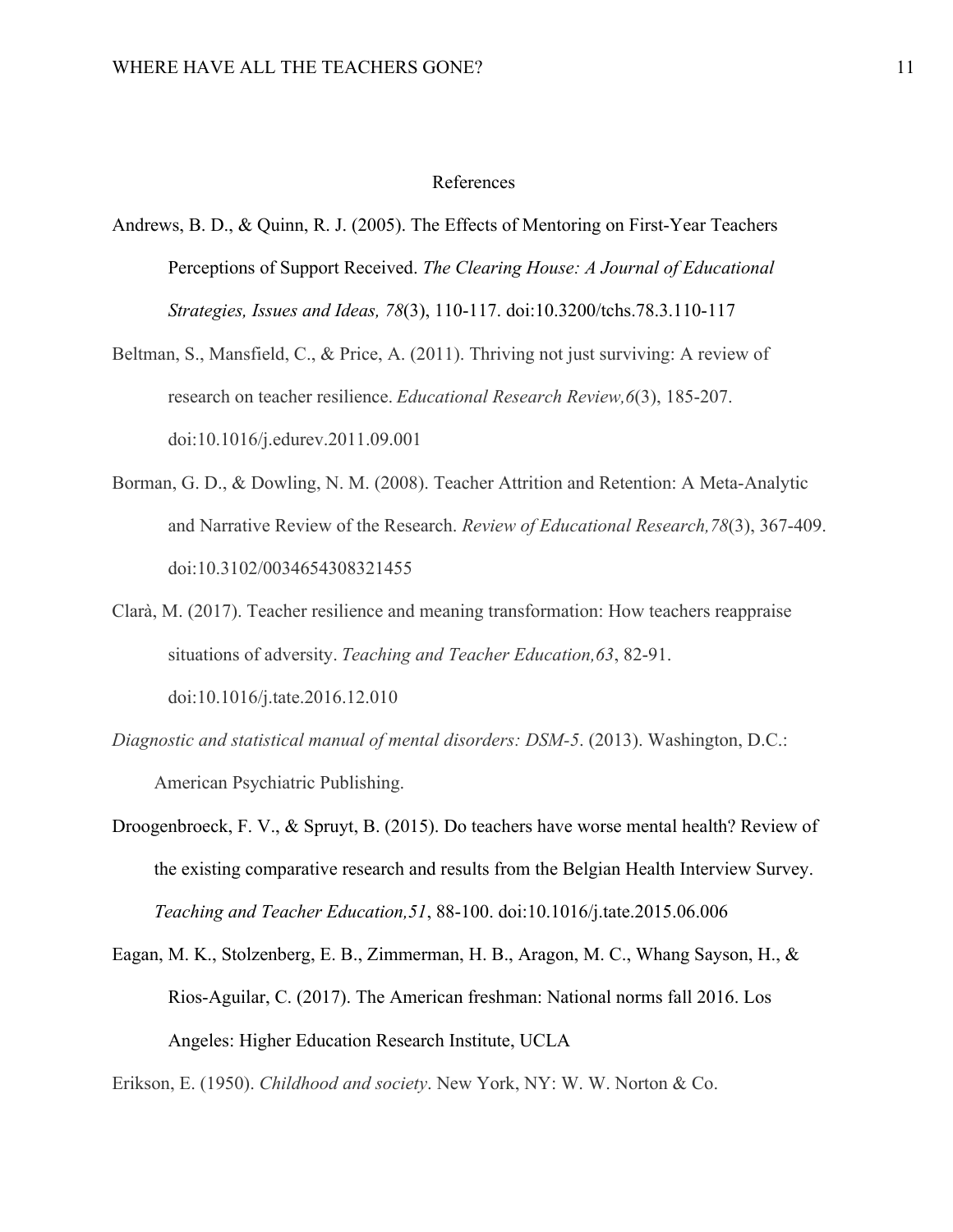- Fives, H., Hamman, D., & Olivarez, A. (2007). Does burnout begin with student-teaching? Analyzing efficacy, burnout, and support during the student-teaching semester. *Teaching and Teacher Education, 23*(6), 916-934. doi:10.1016/j.tate.2006.03.013
- Friesen, M. D., & Besley, S. C. (2013). Teacher identity development in the first year of teacher education: A developmental and social psychological perspective. *Teaching and Teacher Education,36*, 23-32. doi:10.1016/j.tate.2013.06.005
- Goldring, R., Taie, S., and Riddles, M. (2014). Teacher Attrition and Mobility: Results From the 2012–13 Teacher Follow-up Survey (NCES 2014-077). U.S. Department of Education. Washington, DC: National Center for Education Statistics. Retrieved [date] from http://nces.ed.gov/pubsearch.
- Gray, C., Wilcox, G., & Nordstokke, D. (2017). Teacher mental health, school climate, inclusive education and student learning: A review. *Canadian Psychology/Psychologie Canadienne,58*(3), 203-210. doi:10.1037/cap0000117
- Hoerr, T. R. (2005). Meeting New Teachers' Personal Needs. *Educational Leadership, 62*(8), 82-84. Retrieved April 7, 2019, from

http://search.ebscohost.com.wsuproxy.mnpals.net/login.aspx?direct=true&db=eric&AN= EJ725946&site=ehost-live

- Kidger, J., Brockman, R., Tilling, K., Campbell, R., Ford, T., Araya, R., . . . Gunnell, D. (2016). Teachers wellbeing and depressive symptoms, and associated risk factors: A large crosssectional study in English secondary schools. *Journal of Affective Disorders,192*, 76-82. doi:10.1016/j.jad.2015.11.054
- Leithwood, K. (2006). Teacher working conditions that matter: Evidence for change. Toronto, Ontario, Canada: Elementary Teachers Federation of Ontario.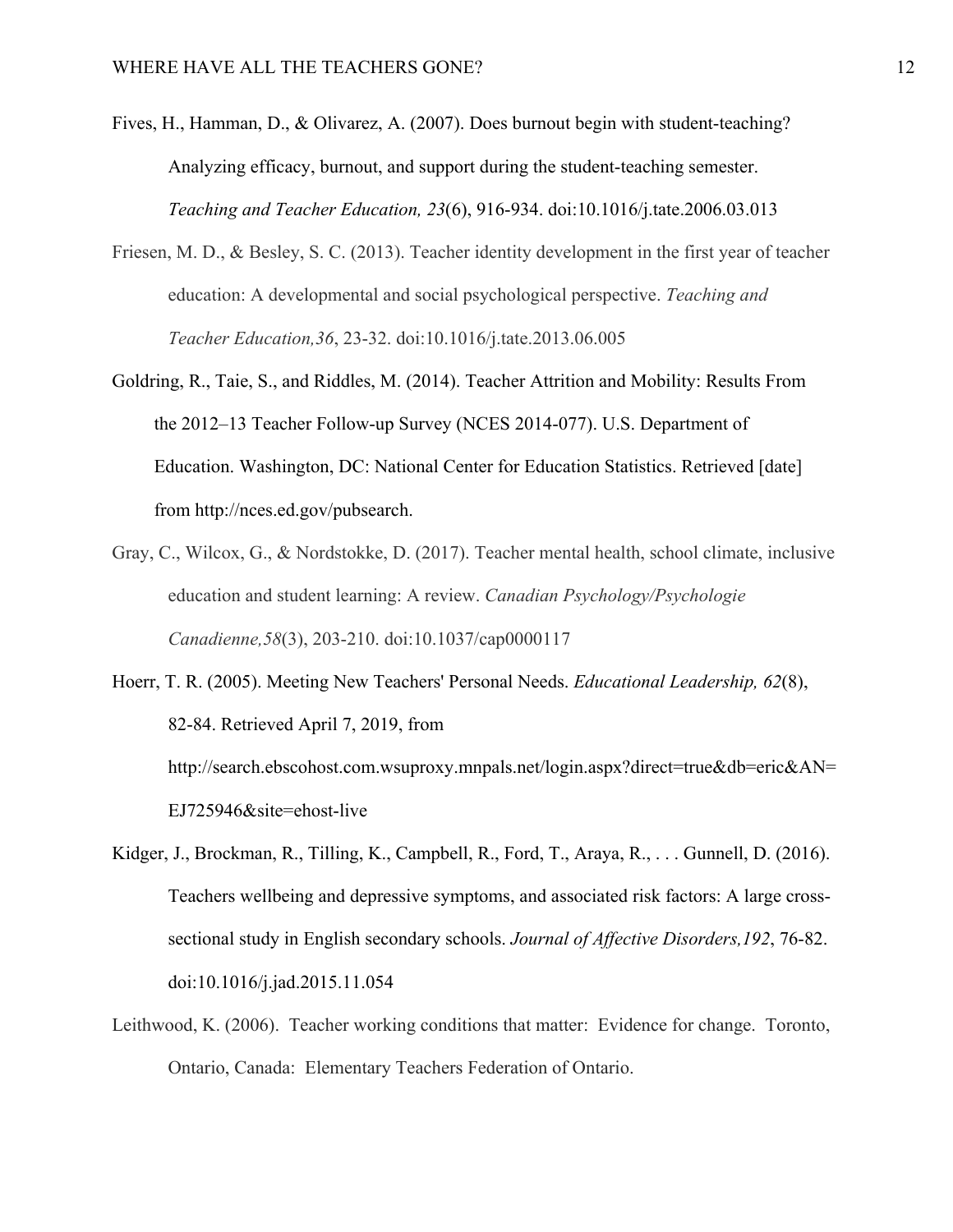- Mclean, L., & Connor, C. M. (2018). Relations between third grade teachers' depressive symptoms and their feedback to students, with implications for student mathematics achievement. *School Psychology Quarterly,33*(2), 272-282. doi:10.1037/spq0000225
- Nolan, D. (2016, Spring). Minnesota's Teacher Crisis: How do we recruit and retain the teachers we need to prepare the World's Best Workforce? Retrieved April 2, 2018, from http://www.mreavoice.org/wpcontent/uploads/2016/03/MREA\_Guide\_Teacher\_Crisis-1.pdf
- Opfer, D. (2011). Defining and Identifying Hard-to-Staff Schools. *Educational Administration Quarterly,47*(4), 582-619. doi:10.1177/0013161x11400598
- Parekh, R., M.P., M.P.H. (2017, January). Retrieved April 03, 2018, from https://www.psychiatry.org/patients-families/depression/what-is-depression
- Pas, E. T., Bradshaw, C. P., & Hershfeldt, P. A. (2012). Teacher- and school-level predictors of teacher efficacy and burnout: Identifying potential areas for support. *Journal of School Psychology,50*(1), 129-145. doi:10.1016/j.jsp.2011.07.003
- Podolsky, A., Kini, T., Bishop, J., & Darling-Hammond, L. (2016). *Solving the Teacher Shortage: How to Attract and Retain Excellent Educators*. Palo Alto, CA: Learning Policy Institute.
- Roberts, A., Locasale-Crouch, J., Hamre, B., & Decoster, J. (2016). Exploring Teachers' Depressive Symptoms, Interaction Quality, and Children's Social-Emotional Development in Head Start. *Early Education and Development,27*(5), 642-654. doi:10.1080/10409289.2016.1127088
- Roeser, R. W., Schonert-Reichl, K. A., Jha, A., Cullen, M., Wallace, L., Wilensky, R., . . . Harrison, J. (2013). Mindfulness training and reductions in teacher stress and burnout: